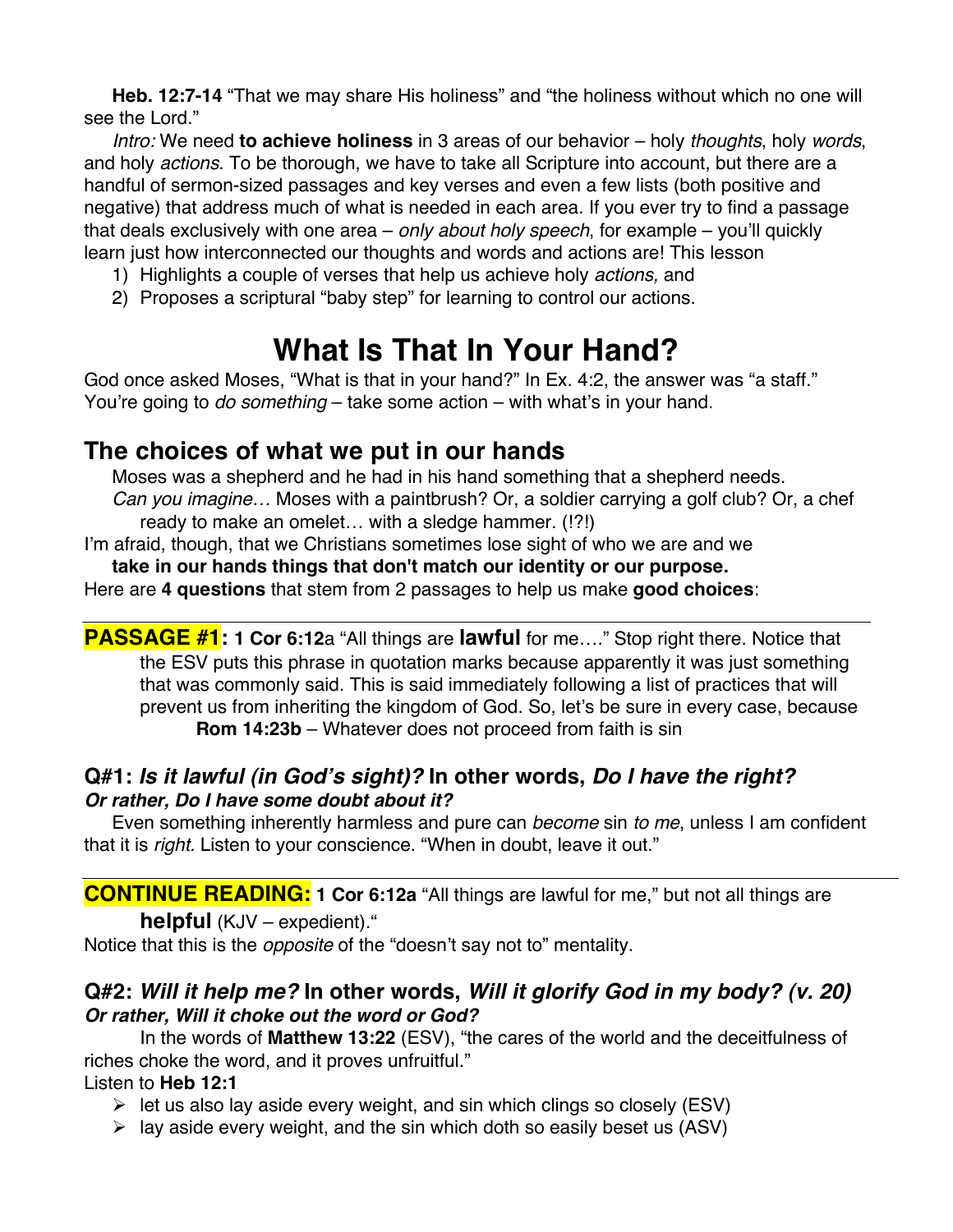$\triangleright$  let us lay aside every weight, and the sin which so easily ensnares (NKJV)

*Of course* lay aside sin! (Cease to do evil – Isaiah 1:16; Flee youthful lusts – 2 Tm 2:22; Flee from sexual immorality  $-1$  Cor. 6:18.)

But ALSO lay aside *weights* so you can "run with endurance the race that is set before us."

#### **Life is not training or practice or some kind of warm up – it's the only contest you'll ever face!**

**CONTINUE READING:** 1 Cor 6:12b "All things are lawful for me," but I will **not** be

#### **enslaved** by anything.

NO ONE EVER SAYS, "You know, I think I'll start this addictive habit today that'll take over the rest of my life and ruin my body and destroy my influence. I think it'll make a GREAT master." So, beware self-deception!

# **Q#3:** *Will it become too big? That is, "bigger than me"?* **In other words,** *Will I be brought under its power?*

**PASSAGE #2:** Let us not pass judgment on one another any longer, but rather decide **never to put a stumbling block or hindrance** in the way of a brother….

19 Let us pursue what makes for peace and for mutual upbuilding. … 21 It is good not to … do anything that causes your brother to stumble. – Rom 14:13-21

# **Q#4:** *Can I recommend it to others?*

## *Or rather, Will it have a bad influence on others (such as children)?*

Try to live your life *so transparently* that you wouldn't be embarrassed if the transcript of your thoughts and words and actions was posted on the internet. After all,

Heb 4:13 - no creature is hidden from his sight, but all are naked and exposed to the eyes of him to whom we must give account.

#### REVIEW THE QUESTIONS and THEIR CORROLARIES, with "QUIT." [See SLIDES] **Now apply the questions to things commonly found in our hands:**

- Entertainment
	- o A book or magazine. *Is it wholesome? Is it helpful?*
	- o A music player
	- o A mouse *Where will you click it?*
	- o A TV remote Again, *what choices will you make with it?*
- Money, or some fancy thing, like jewelry or a house (possessions) *Will you sell it when the brethren need it? Will you share it? Will you forego it in the first place, like Jim (Milstead)*'*s dad*'*s fancy car?*
- A baseball bat (recreation)
- Another person's hand (relationships)
- A paycheck/job *Should you be doing something ELSE? Some jobs dishonor God.*
- A car *Where will you go in it?*
- Drugs I refer to illegal drugs or legal drugs like prescription medications and even cigarettes or alcohol.

## **None of these things can take hold of** *us***, but we take hold of them!**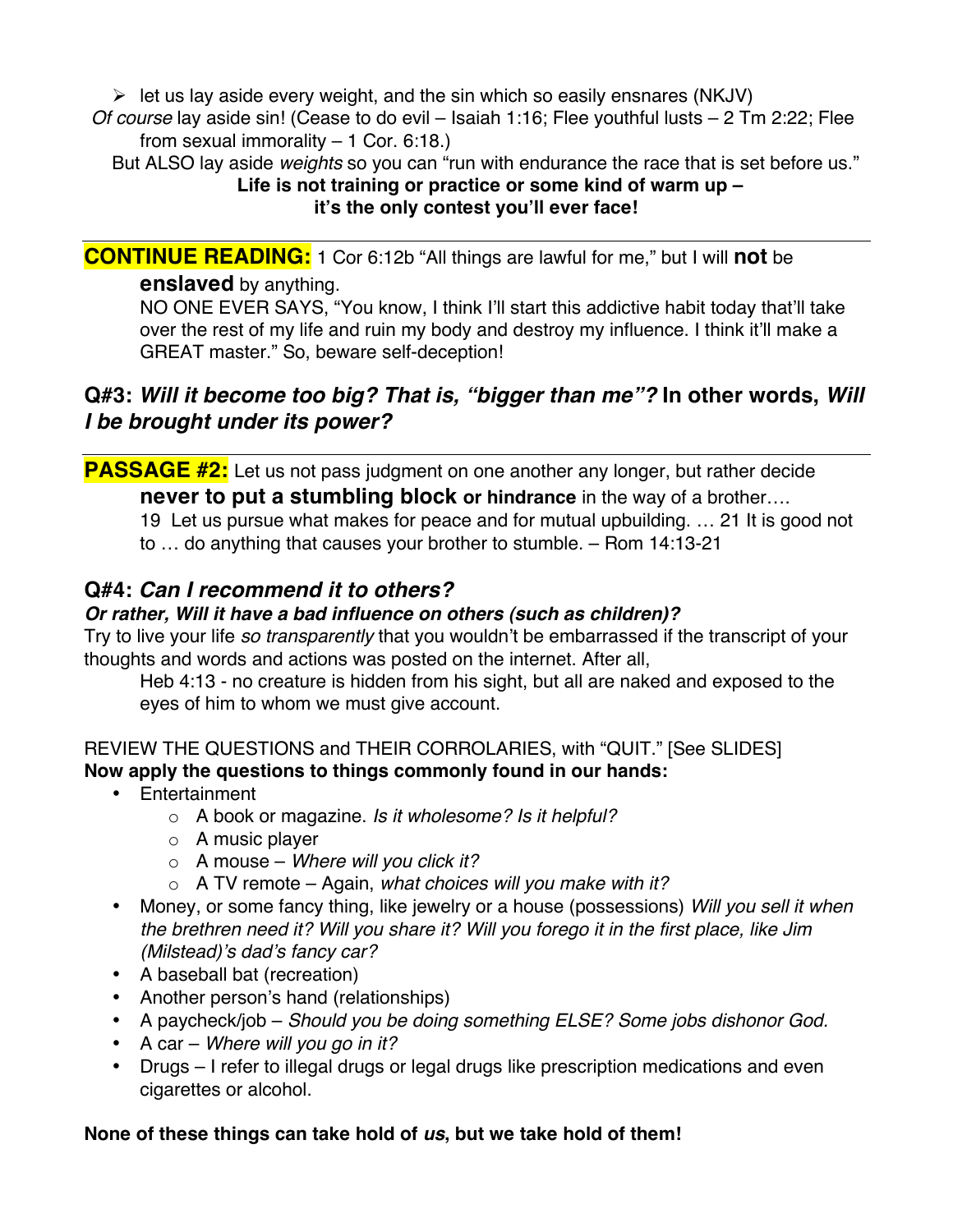# **Our power over what's in our hands**

#### *As we control what***'***s in our hands, we learn SELF-control.*

*Vicki has always been good to remind me when I preach to make it practical, to tell people how to apply whatever the topic is. So, this is "How to learn self-control."*

**Take your first baby step.** Basically, we start with the tangible and work our way up to the invisible. Let's try this with something that comes into our hands *often – food!*

- 1) Pick it up. *(Gooood! haha)*
- 2) Set it down.
- 3) Now, don't pick it up. Let this represent *whatever* comes into your hand. If it's something you need to **quit**, don't touch it again, except to throw it out or flush it!

*Voila – you have control!*

Now take that process one step further, and you have the Bible topic of *fasting*.

#### **Cons**

- 1) **The Bible (NT) doesn't tell us** under what **circumstances** to fast, or for **how long** to fast. We're not Jews, who had at least 4 fast days by the time of Zechariah (8:19) and continued adding to them. (There are now at least 7 traditional fasts recognized by most Jews.) http://www.hebrew4christians.com/Holidays/Fast\_Days/fast\_days.html, 4/21/12. We have a wide range of biblical examples, however, that suggest some possibilities. **Short**, from sunrise to sunset (Jud 20:26; 1 Sa 14:24; 2 Sa 1:12; 3:35), to **long** (40 days for Moses, Ex 24:28; Elijah, 1 Kings 19:8; Jesus, Matthew 4:2)
- 2) It's supposed to be "**invisible**," and it's quite **personal**. Fasting is as personal and individual as the Christians practicing it. Consequently it's **not something we enjoin** or enforce on others. However, **like giving alms and praying**, we can still practice and recommend it.
- 3) It's **not fun**. Actually, we should not ignore the physical impact on our bodies. **Warnings**: Side-effects include weakness (Psalm 109:24; Matthew 15:32/Mk. 8:3), so avoid it when you need extra physical strength. Children and expecting or nursing mothers as well as people with certain medical conditions should check with a physician for recommendations. **But,** as long as you drink plenty, most people can function for a normal daily routine with no real problems.

#### **Pros**

- 1) **To heighten one's prayers.** Is. 58:4 "to make your voice heard on high". Compare David's fasting in 2 Sam 12:16-23; Daniel 9:3; Luke 2:37 (the 84-year old Anna); Acts 14:23; (Mark 9:29 in some MSS)
- 2) **Shows humility.** Psalm 69:10: When I wept and humbled my soul with fasting… It was often associated with sackcloth and ashes in the OT. (There are many other biblical reasons for not eating – grief, illness, ill temper, fear – but we're talking about spiritual reasons here. There are even health benefits – not weight loss, though! – which are beyond the scope and outside the purpose of this lesson.)
- 3) **To exercise self-control.** "Afflicting the soul" and "buffeting your body" (**1 Cor. 9:27**) would seem to go hand in hand. This works especially well when you're motivated by your own spiritual failures and you're looking to express to God your humility and to heighten your prayers.

If you have a hard time **controlling basic desires** (any lusts of the flesh, any lusts of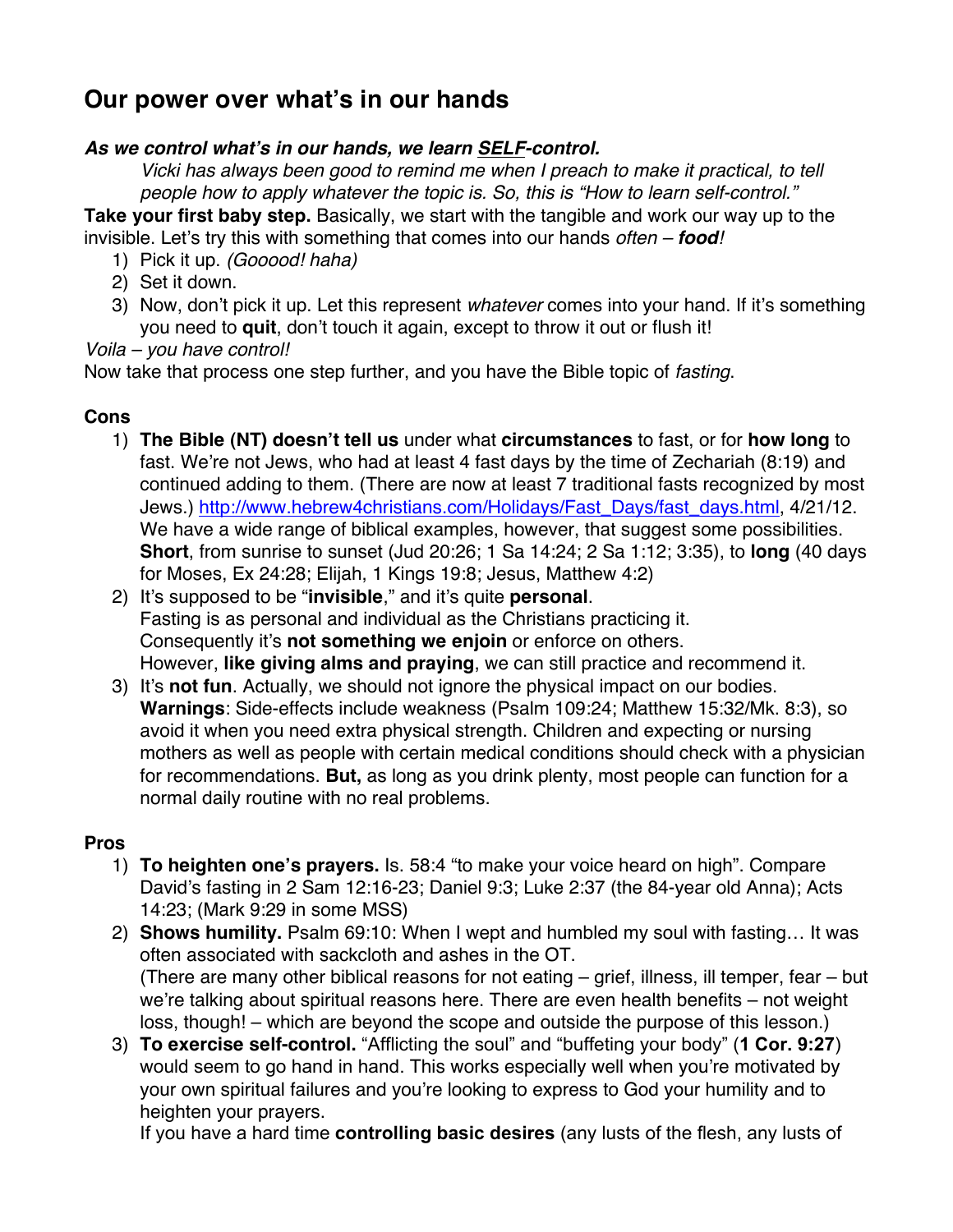the eye, and any manifestations of the pride of life, such as anger), then you can start (re-)gaining control by practicing controlling one of your most basic desires, hunger.

Another "pro" is that we have some really "**NICE**" passages about fasting:

## **NI – Necessary Inference**

Luke 5:35: The days will come when the bridegroom is taken away from them, and then they will fast in those days. (Also Matt 9:15; Mark 2:20)

To be clear, Jesus, the bridegroom, has ascended into heaven. We are now in "those days."

**C – Command**/Statement – Matthew 6:16, 17 "When you fast…" and it gives some guidelines.

#### **E – Example** – Acts 13, 14

Acts 13:2 While they were worshiping the Lord and **fasting**, the Holy Spirit said, "Set apart for me Barnabas and Saul for the work to which I have called them." 3 Then after **fasting and praying** they laid their hands on them and sent them off.

Acts 14:23 When they had appointed elders for them in every church, with prayer and fasting they committed them to the Lord in whom they had believed.

As long as we don't try to bind it, I think a unified congregational effort of fasting and praying would be great in select instances. Consider Acts 13&14, as well as Ezra 8:21; Esther 4:16.

#### Excuses and objections:

**"Matthew 6 is for the Jews only."** *If so, what other parts of the Sermon on the Mount, or Jesus*' *teachings, for that matter, are for the Jews only?*

**"The men in Acts 13 were from a Jewish background."** *Tell that to "Lucius" which is a Latin name. Also, they were in the first church where Jews and Gentiles were together.*

**That's only for those prophets and teachers.** *Right, we wouldn*'*t want to overdo the piety, would we?*

I'd say those objections are just your stomach growling.

Speaking of **hunger**, hunger initially stems from *habit*. After several days, hunger goes away almost completely. At around the 2-week mark, a person experiences a "euphoria." After an extended time, hunger eventually returns as an intense, *physiological need.* Notice Matthew 4:2 "after fasting forty days and forty nights, he was hungry."

But I submit that, although Jesus would've been *physically weaker* at that point, He was *spiritually stronger!* On what had Jesus been sustaining Himself during the 40 days? "Every word that proceeds from the mouth of God" (singing Allelu- Alleluia!!).